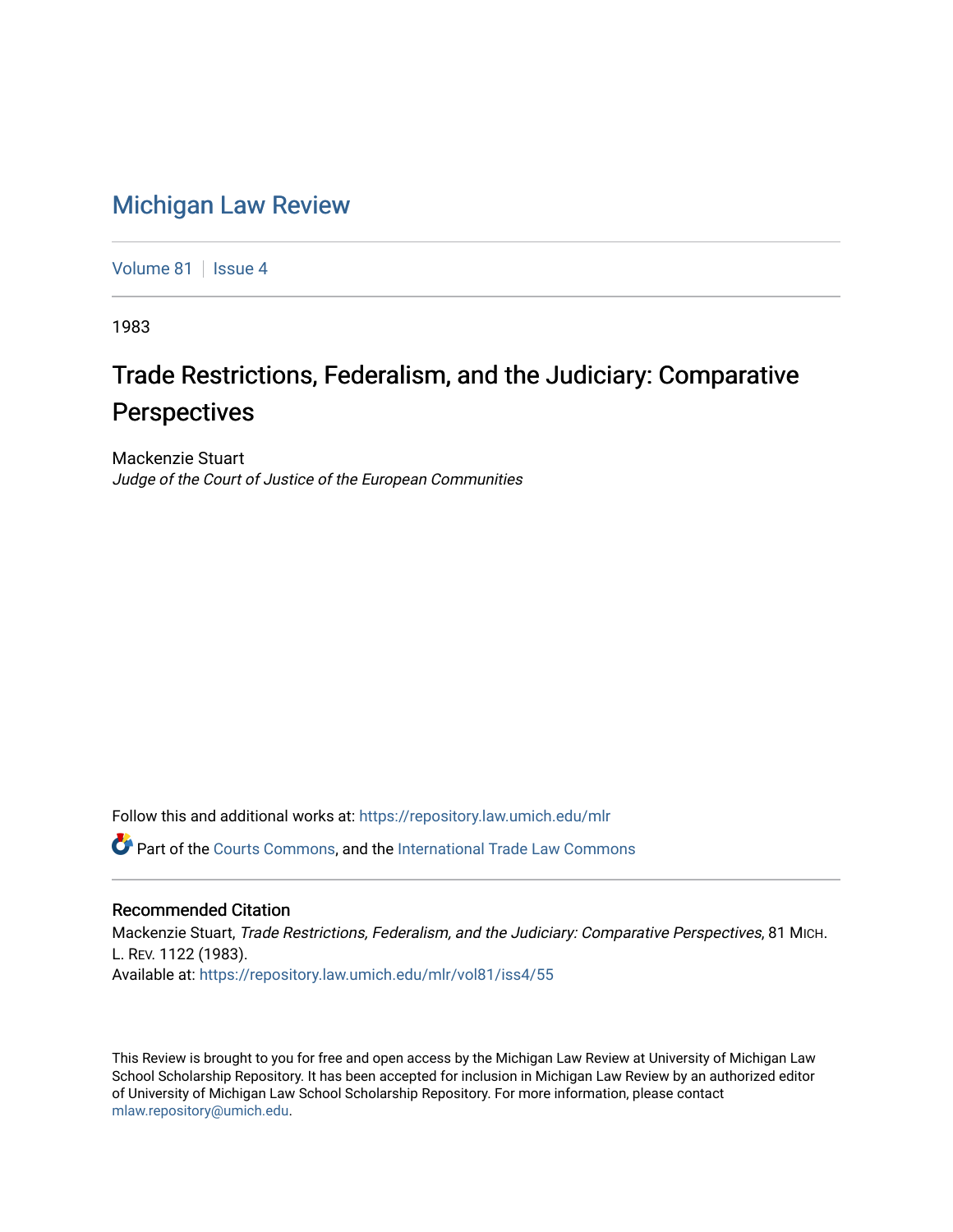### **TRADE RESTRICTIONS, FEDERALISM, AND THE JUDICIARY: COMPARATIVE PERSPECTIVES**

*Lord Mackenzie Stuart\** 

COURTS AND FREE MARKETS: PERSPECTIVES FROM THE UNITED STATES AND EUROPE. Edited by *Terrance Sanda/ow and Eric Stein.*  New York: Clarendon Press, Oxford University Press. 1982. Two volumes. Pp. xxxix, 600. \$39.50 per volume.

Times, happily, have changed since Alexander Hamilton could write of Europe extending her dominion "by her arms and by her negotiations, by force and by fraud" and say that "[i]t belongs to us to vindicate the honour of the human race, and to teach that assuming brother moderation."<sup>1</sup> Europe has long since acknowledged that in the field of constitutional studies it has much to learn from the United States and that the learning process is best conducted in an atmosphere of joint endeavor.

If proof were required it is to be found in these two handsome volumes produced with the restrained elegance one associates with the Clarendon Press. Their object, as the preface by the editors states, is to describe "the roles played by the Supreme Court of the United States and the novel Court of Justice of the European Communities in the creation and day-today life of the continent-wide markets on both sides of the Atlantic" (p. xi).

This intention has been most admirably carried out in practice. The individual studies in the work are based on papers prepared for discussion at a meeting of European and American judges, scholars, officials, and legal practitioners held at Bellagio in July 1979. In general, conference papers published "in the raw" are not very appetizing fare. There is often a lack of coordination among contributors, unnecessary duplication and distortion of emphasis. What is remarkable about *Courts and Free Markets* is that the editors and contributors — the editors themselves being important contributors — have given to this work its own coherence and unity and have thereby significantly advanced our understanding of the problems discussed.

I

From its inception, the European Community has not lacked its informed observers in the United States. They have drawn on their knowledge of American constitutional law and history to make valuable comparisons with their own system. As Professor Stein himself, Professor Hay of Illinois, and Professor Waelbroeck of Brussels, have said in their

<sup>\*</sup> Judge of the Court of Justice of the European Communities. - Ed.

<sup>1.</sup> THE FEDERALIST No. 11, at 66-67 (A. Hamilton) (H.C. Lodge ed. 1892).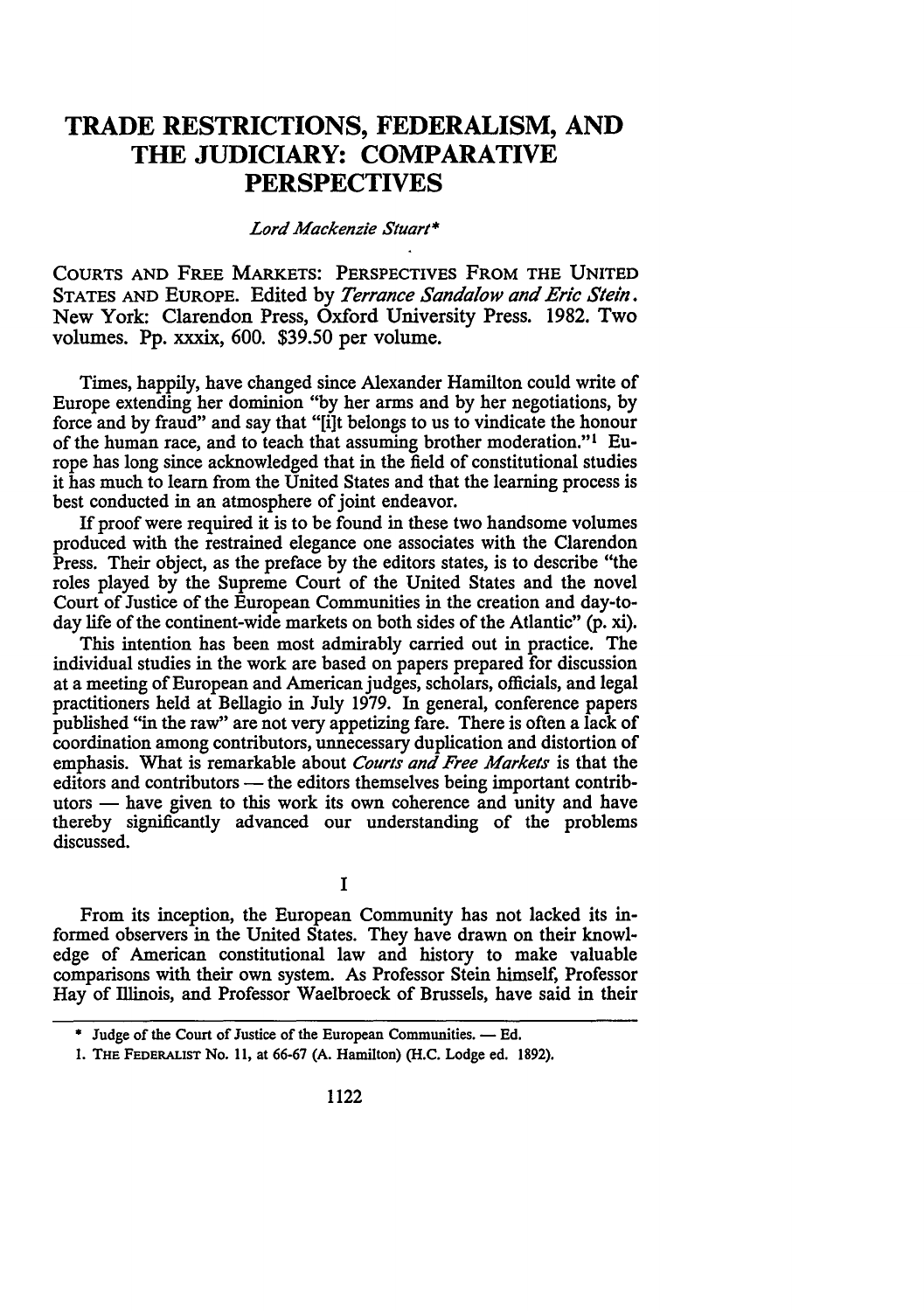magisterial work on the European Communities: ''The American Experi- $\epsilon$  ence — its achievements as well as its failures — in building a federal type legal framework for a single market of continental proportions is obviously relevant to the European effort, and the differences and similarities in techniques are instructive for European as well as American lawyers."<sup>2</sup> Or to quote Professor Feld and Mr. Slotnick of the University of New Orleans, "[t]he similarities are especially striking when one considers the decisions rendered by the United States Supreme Court during its formative years, which correspond to the first twenty or so years of the fledgling Community Court. The work of John Marshall was and is well-known to Community Court Justices and consciously or subconsciously may have served as an inspiration and perhaps sometimes as a warning."<sup>3</sup>

On the other hand, despite the reference just made to the work of John Marshall, it has seemed to me that the general practitioner in Europe, be he judge or counsel, is largely unaware of the rich seam of American material available to him in his own libraries. Such awareness as there has been has existed in the university and in a handful of specialists although, among a younger generation, there are signs of increasing knowledge and interest which the publication of *Courts and Free Markets* can only assist.

After an introductory chapter by the editors titled "An Overview"  $- a$ chapter which merits particular attention  $-$  follows a chapter on "The Growth of Central Power, its Incentives and Limitations," viewed from the respective standpoints of the United States and the European Communities. Similarly structured studies deal with the free movement of goods ( chapter III) and the free movement of persons and corporations (chapter IV). "Central power control over discriminatory state taxation" is treated as a separate topic and the work ends with a chapter entitled "Central Pre-emption of State Authority and Related Problems." Inevitably this has led to some duplication of material (there are for example no less than seventeen separate references to *Gibbons v. Ogden*<sup>4</sup>) but this is, if anything, an advantage since the several contributors have been left free to develop their material as best suits their own requirements. Indeed, it is fascinating to see the variety of stones hewed from one and the same quarry.

II

The theme of the volumes, of course, presupposes an affirmative answer to the broad proposition that a useful comparison can be drawn between the problems facing the European Court and the Courts of the United States respectively and the solutions which they have found. Obviously one cannot push the analogy too far.

In the first place there are the constitutional differences. No court operates in a vacuum. Its duties and its powers can only be considered against the relevant constitution of which the judiciary is only one element. At the

<sup>2.</sup> E. STEIN, P. HAY & M. WAELBROEK, EUROPEAN COMMUNITY LAW AND INSTITUTIONS IN PERSPECTIVE vii (1976).

<sup>3.</sup> Feld & Slotnick, *"Marshalling" the European Community Court: A Comparative Study in Judicial Integration,* 25 EMORY LJ. 317, 354 (1976).

<sup>4. 22</sup> U.S. (9 Wheat.) 1 (1824).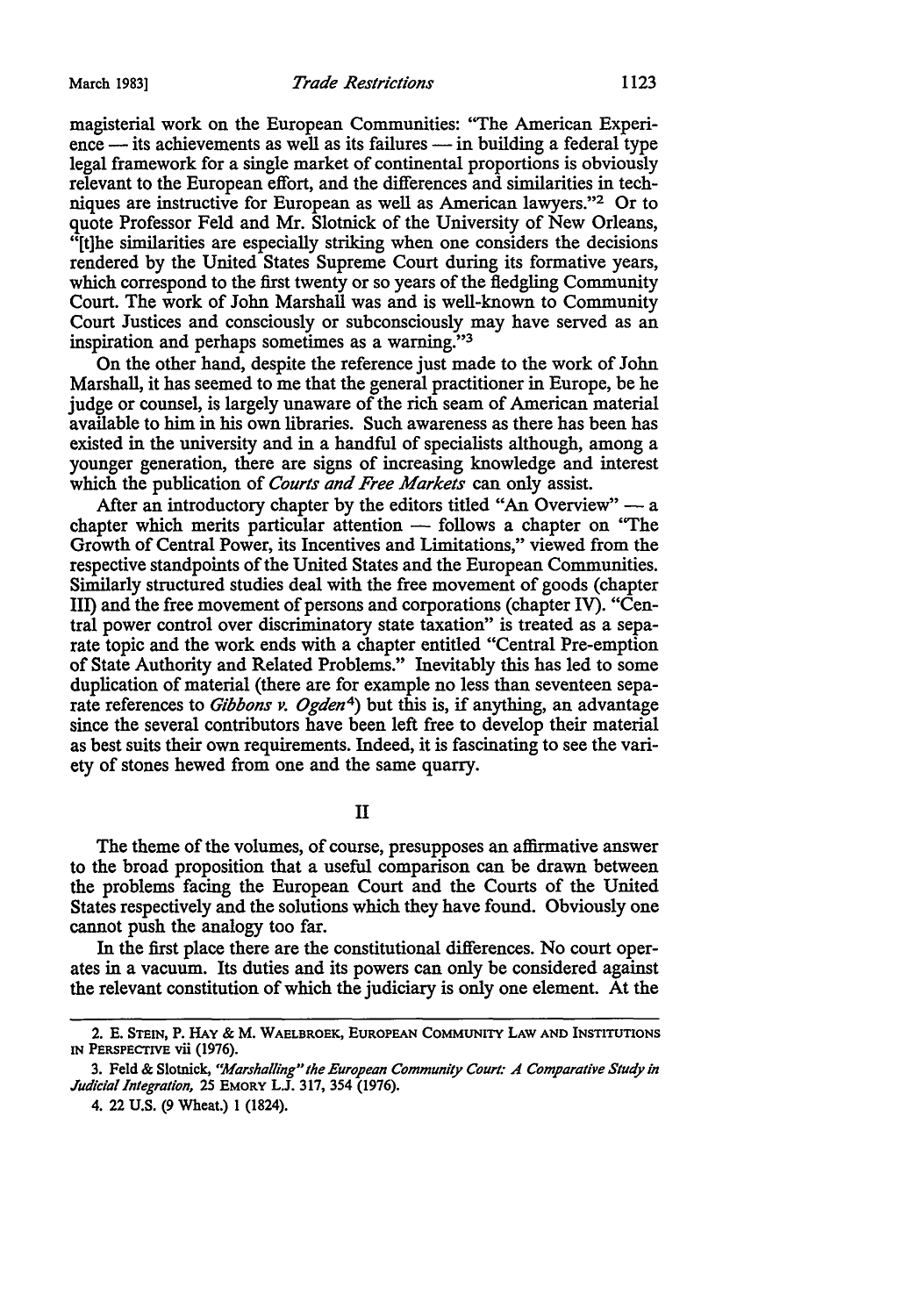root, then, of any valid comparison between the European Court of Justice and the United States Supreme Court there must be the underlying premise that the constitutions under which they operate can, at least to some degree, be equiparated. To describe the European Community as "quasi-federal" both poses and begs the question; yet some such statement is necessary if a valid approximation is to be established, since the constitution of the United States is not only the oldest but the most classic federal constitution in being.

Part of the difficulty lies in defining the word federal. It means many things to many people and *in* certain political quarters the word arouses quite remarkable passion and heat.

The Community is certainly not a federal state in the American sense. As yet the European Parliament has no power of initiating legislation; legislative power is in the hands of institutions not directly answerable to an electorate, and there is little or no parallel to the executive power of the President.

But as was said only a few years ago,

'Federalism' is a much misused word, feared by some as being no more than a concentration of power at the centre of a system, an attempt to impose autocratic decision-making over a wide area in opposition to local rights and by others as meaning the dissolution of all government. More accurately it means the distribution of powers and responsibilities to appropriate political levels and types of institutions, both up and down the scale, so as to combine representation and authority, union and diversity, organization and freedom.

. . . If it is accepted that different levels of government are appropriate to deal with different aspects of policy making the essence of federalism is already there.<sup>5</sup>

Nonetheless, in view of the emotion associated with the word federalism in certain quarters in Europe, it is perhaps better to avoid it altogether and say no more than this: If one is faced with two systems of government  $-\text{in}$ the widest sense of the word — whose operation rests on the assumption that to be effective different problems must be treated at different levels, there is a basis for comparison irrespective of the label which you attach to each system.

On that limited basis does this assumption apply to both the United States and to the European Communities? The answer can only be yes. One recalls the well-known statement by the European Court of Justice in the leading case of *Costa v. E.N.E.L.*<sup>6</sup> that "by creating a Community of unlimited duration, having its own institutions, its own personality, its own legal capacity and capacity of representation on the international plane and, more particularly, real powers stemming from a limitation of sovereignty or a transfer of powers from the States to the Community, the Member States have limited their sovereign rights, albeit within limited fields,

<sup>5.</sup> FEDERAL SOLUTIONS TO EUROPEAN ISSUES I, 13 (B. Burrows, G. Denton & G. Edwards eds. 1978).

<sup>6. 1964</sup> E. Comm. Ct. J. Rep. 585, [1961-66 Transfer Binder] COMMON MKT. REP. (CCH) ~ 8023.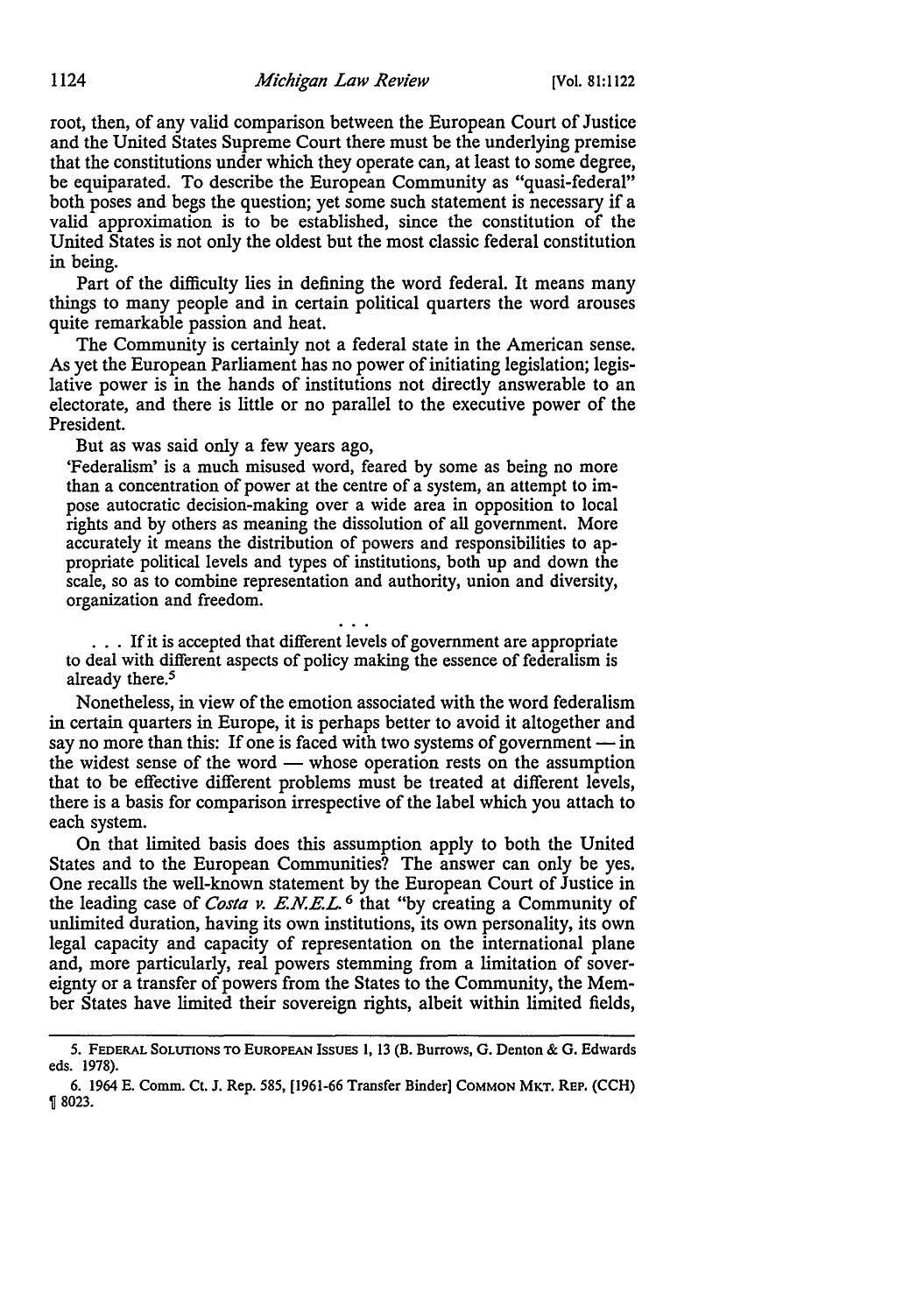and have thus created a body of law which binds both their nationals and themselves."7

There remain nonetheless a number of barriers in the way of making too close a comparison. First, there are the structural or institutional differences. For example, the traditional division of powers into legislative, executive, and judicial which exists in one form or another in the United States and in each of the Member States of the European Community cannot easily be applied to the fourfold institutional structure of the Community the Council, the Commission, the Court, and Parliament. Perhaps one of the most striking illustrations is this: Although one speaks in a general way of "Community legislation" the EEC Treaty speaks only of "Acts of the Council or Acts of the Commission"  $-$  thus making no real distinction between normative legislation and purely executive decision.

In the second place, the content of the exclusive power of legislation  $conferred upon Congress — its pre-empty power as the volumes under$ review would describe it  $-$  is very much wider than that conferred upon the institutions of the Community. When one takes into consideration also the nature and extent of presidential and executive power, may one not ask whether this difference is not merely a question of degree but rather one of kind?

In the third place, from a European standpoint, there are the differing dimensions of time and territory, factors which, for the reviewer at least, must always be kept in mind when making any comparison between the work of the federal courts in the United States and the work of the Court of Justice of the European Communities.

Take first, time. The United States has been in business for much longer than the Community. More than two centuries have elapsed since the Declaration of Independence and only thirty years since the signing of the Treaty of Paris founding the original Community, the Community of Coal and Steel, and only twenty-five years since the signing of the European Economic Treaty. The other factor is territorial. Although the population of the enlarged Community is not so different from that of the United States, some 260,000,000 as against 214,000,000, in size they are vastly different. Europe of the nine is 1,600,000 square kilometres against the 9,000,000 of the United States. The United States' Constitution was conceived in terms of thirteen East Coast States, sea-girt for the most part and rural in their economy. In the interval the territorial changes were immense. In little more than half a century the thirteen colonies with their window on Europe became the immense country we know today stretching from the Arctic to the Gulf of Mexico and from the Atlantic to the Pacific.

The territorial dimension does not end there, of course. One has to reckon with the traumatic events of the Civil War and the enormous surge of entrepreneurial activity that followed upon it. It is enough to say that the

<sup>7. 1964</sup> E. Comm. Ct. J. Rep. at 593, (1961-66 Transfer Binder] COMMON MKT. REP. (CCH) \[ 8023, at 7385.

<sup>8.</sup> *See* Treaty Establishing the European Coal and Steel Community, Apr. 18, 1951, 261 U.N.T.S. 143.

<sup>9.</sup> *See* Treaty Establishing the European Economic Community, Mar. 25, 1957, 298 U.N.T.S. 11 (Treaty of Rome).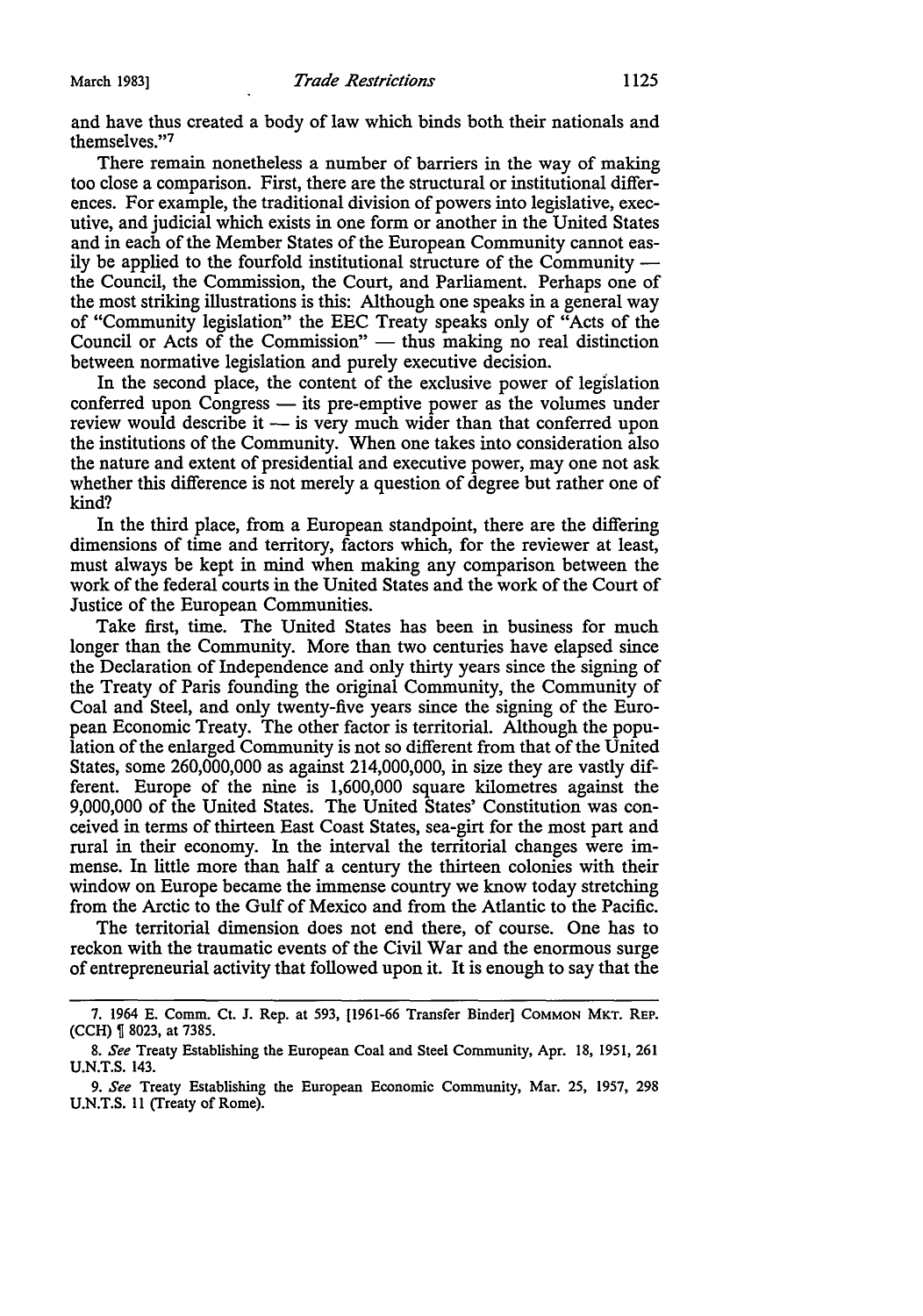eighteenth-century Constitution has had to be changed and interpreted afresh to take account of changing circumstances of space and economic background. Marshall's observation that the Constitution was "intended to endure for ages to come, and, consequently to be adapted to the various crises of human affairs"<sup>10</sup> has been proved right by events. Changes there have been in Europe during the past thirty years certainly, not always for the better, but the scale has been wholly different. Thus the difficulties in the way of making too close a comparison are twofold. If one pursues the analogy of the European endeavor in the past thirty years with the achievements of the Marshall Court more that 150 years ago the vastly different backgrounds must be taken into account. If one seeks to compare presentday solutions to present-day problems on both sides of the Atlantic one does so against, respectively, the short history of the European Communities and the long experience in the United States of adapting the Constitution to changing needs.

It is characteristic of the integrity of *Courts and Free Markets* that these difficulties are faced unflinchingly at the outset. They are stated and explained by the editors in their opening chapter with skill and point. A similar and excellent discussion, but from the European angle, is to be found in Professor Waelbroeck's closing chapter on pre-emption. Indeed, it is by emphasis placed on the differences of institutional structure that *Courts and Free Markets* has frequently something of value to say on both systems.<sup>11</sup>

### III.

It is, however, when one comes to the detailed problems encountered by the courts in the United States and by the courts<sup>12</sup> in Europe that parallels become striking and exciting. One could give many examples, but let three

Pp. 31-32.

<sup>10.</sup> McCulloch v. Maryland, 17 U.S. (4 Wheat.) 316, 415 (1819).

<sup>11.</sup> To give one example among many, in discussing the differing levels of integration between the two systems, the editors have this to say:

Unlike the Congress, the Council currently acts more as a diplomatic conference, in which states pursue discrete national interests, than as a common institution which decides in the common interest, if necessary by majority vote. Since negotiations continue until unanimity emerges, the decision often reflects the lowest common denominator of national positions at the lowest level of integration policy. The bargaining process is fraught with a distinct risk that states may accept a Treaty violation by one of their own as a quid pro quo or in the expectation that their own similar infringement may also receive the blessing of the Council. Such compromises would lead to a gradual disintegration of the Common Market. It is therefore essential for the Court to check any serious deviation from a rigor- ous and uniform application of the free trade rules throughout the Community. In the United States, the risk of disintegration of the national market, at this stage of the federation at any rate, is minimal.

<sup>12.</sup> I say "courts in Europe" in the plural because the extent to which questions of European law, at least in the first instance, come before national courts is not perhaps sufficiently realized in the United States. The opportunity for private individuals to bring a case before the European Court exercising original jurisdiction (a "direct action") is very limited, whereas national courts are always available to hear actions brought to enforce rights under Community law. Such cases reach Luxembourg only through the procedure provided for in Article 177 of the Treaty of Rome, 298 U.N.T.S. at 76, whereby a national judge may obtain a preliminary ruling by the Court of Justice on problems dealing with Community law. In that sense, every judge of every court throughout the ten Member States is a Community judge and may in that capacity have to interpret and apply Community law.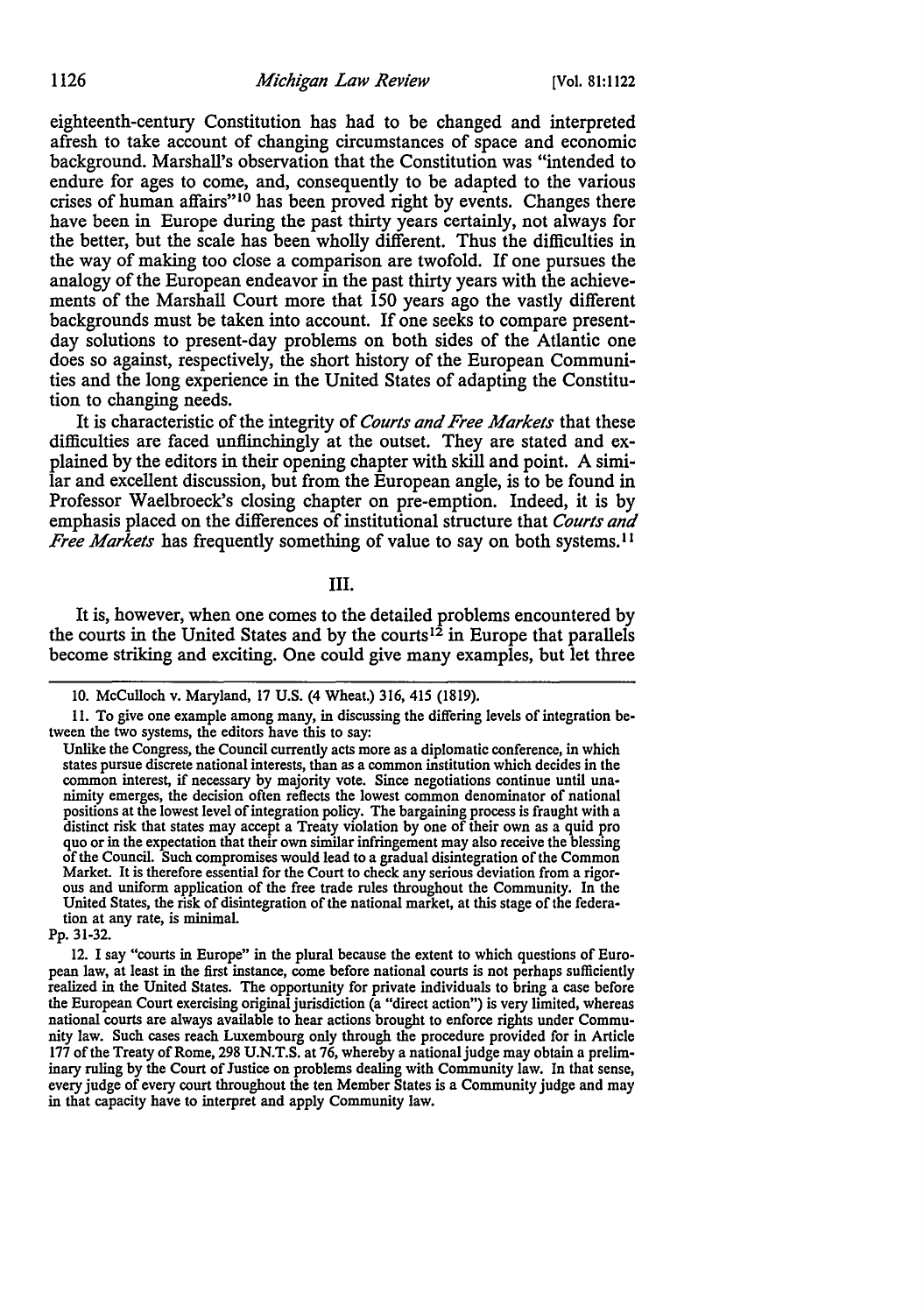suffice. Mr. Justice Linde, in his section on "Transportation and State laws under the United States' Constitution"  $-$  admirable particularly for its broad historical approach which for the interested but perhaps only modestly informed European reader is a most excellent introduction  $-$  discusses (at p. 150) the judgment of Chief Justice Taney in the *License Cases* <sup>13</sup>and his well-known if much criticized observation that the States may, "for the safety or convenience of trade, or for the protection of the health of its citizens, make regulations of commerce of its own ports and harbours and for its own territory; and such regulations are valid unless they come in conflict with a law of Congress."14

The parallel is marked between the *License Cases,* which concerned the sale of intoxicating liquor brought from outside the State, and the recent decision of the Court of Justice of the European Communities concerning the Belgian *Loi Vandervelde.* 15 Shortly put, the *Loi Vandervelde,* which was introduced at the end of the First World War to combat the widespread alcoholism of the day, forbade in Belgium the selling of alcoholic spirits (over a certain strength) in any public place for consumption on the premises. Foreign visitors to Belgium may have been surprised to know that such a law continued to exist, but it certainly existed until very recently, and a prosecution was challenged on the ground that it infringed the free-movement-of-goods article of the Treaty of Rome. A question designed to resolve this problem was submitted by the Court of Appeal at Liege to the Court of the Communities. The Court in its judgment preferred not to place its reasoning on the protection of health but on the absence of discrimination between imported and home produced goods. "Such a legislative measure," it said, "has therefore in fact no connexion with the importation of the products and for that reason is not of such a nature as to impede trade between Member States." 16 The end result, however, of the *.B!esgen* case was the same as that in the *License Cases.* 

Another parallel is to be found in the wide use made in the second half of the nineteenth century of the "due process of law" provisions of the fourteenth amendent which, in another case mentioned, was even invoked to guarantee the freedom to operate a slaughter house (p. 156). One may compare this with the contention recently presented before the Court of Justice that a Community regulation imposing a standstill on fresh planting of vineyards  $-$  a measure introduced to reduce the total quantity and to improve the quality of Community wine - should be equiparated with expropriation and was invalid since it conflicted with a general principle of law, unwritten in Community law but found in the law of Member States.17 In that case, the Court readily recognized that Community law forbade expropriation without compensation and then only in accordance with proper legal safeguards but that it was necessary to distinguish between "a possible

15. *See* Blesgen v. Belgium, Case 75/81 (E. Comm. Ct. J. Mar. 31, 1981) (transcript available on LEXIS, Eurcom library, cases file).

16. Blesgen v. Belgium, Case 75/81, at 60 (LEXIS transcript).

17. Hauer v. Land Rheinland-Pfalz, 1979 E. Comm. Ct. J. Rep. 3727, (1979-1981 Transfer Binder] COMMON MKT. REP. (CCH) [ 8629.

<sup>13. 46</sup> U.S. (5 How.) 504 (1847).

<sup>14. 46</sup> U.S. (5 How.) at 579.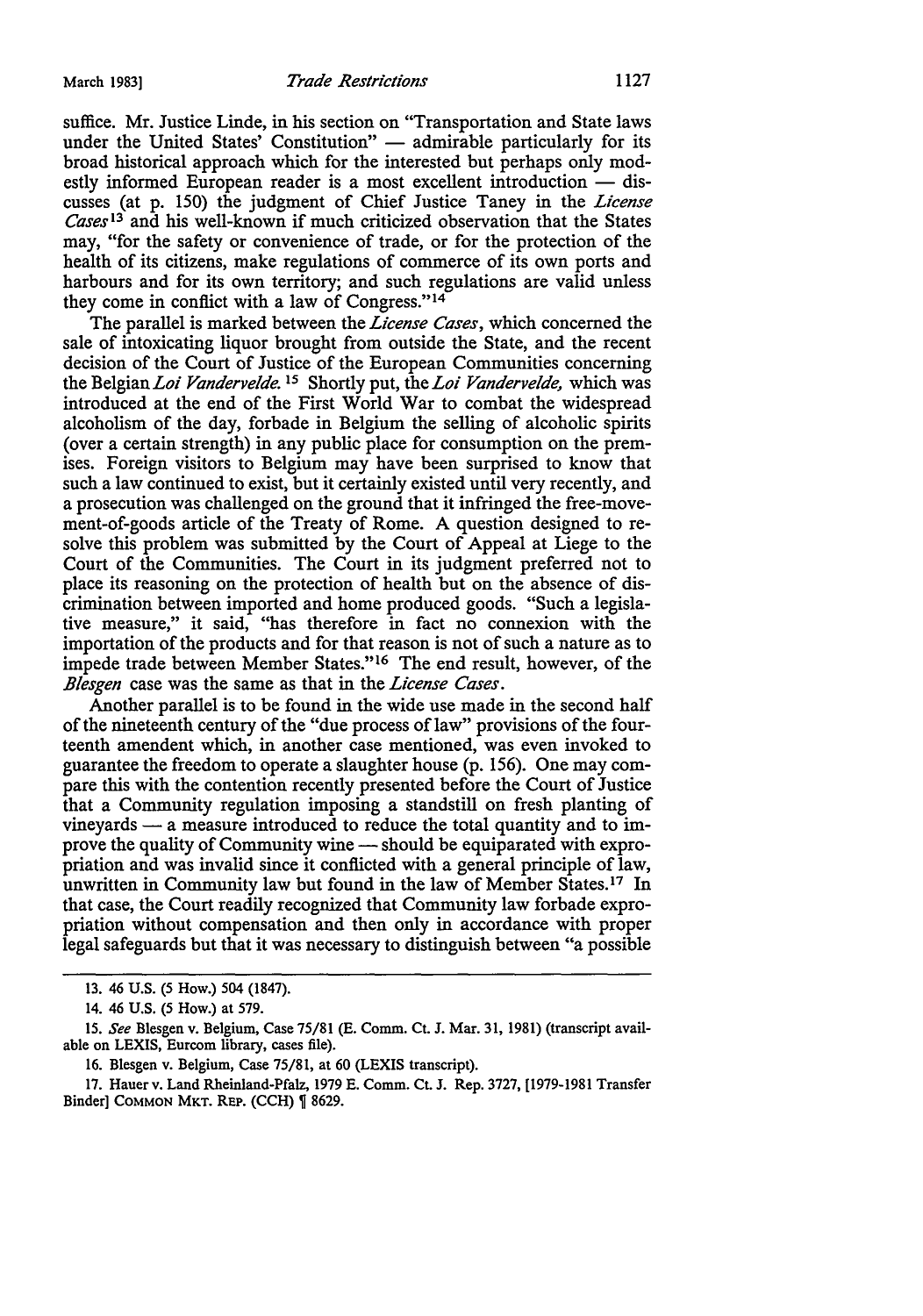infringement of the right to property and, on the other hand, a possible limitation upon the freedom to pursue a trade or profession."<sup>18</sup> The regulation fell into the latter category and was upheld.<sup>19</sup> The judgment in that case is a good example of the readiness in an appropriate case of the Court of Justice to incorporate as part of Community law principles not expressly to be found in any of the constituent treaties.

In a different field one might cite the evolution in the United States of the case law on free movement of persons so clearly expounded by Profes• sor Rosberg. One is immediately struck by the pertinence to Europe of cases which he cites such as *Edwards v. California* . 20 Take the following quotation from Mr. Justice Byrnes: "It is frequently the case that a State might gain a momentary respite from the pressure of events by the simple expedient of shutting its gates to the outside world. But in the words of Mr. Justice Cardozo: 'The Constitution was framed under the dominion of a political philosophy less parochial in range. It was framed upon the theory that the peoples of the several States must sink or swim together, and that in the long run prosperity and salvation are in union and not division.' "<sup>21</sup>

Was this formulation in the minds of the framer of the Treaty of Rome, Article 48 of which says, "[t]he free movement of workers shall be ensured within the Community" and which continues to the effect that such free• dom of movement "shall involve the abolition of any discrimination based on nationality between workers of the Member States as regards employ• ment, remuneration and other working conditions"?<sup>22</sup> Probably not, but the concept and spirit informing both statements remains identical.

Nonetheless the Treaty of Rome provides expressly, Article 48, para• graph 4, that the freedom of movement of workers is not to apply to em• ployment in the public service.23 This in tum invites comparison with the case discussed by Professor Rosberg (p. 329) concerning the existence of State power to exclude aliens from public works employment or the State Civil Service and which has now been denied by the Supreme Court.24 It is interesting to compare the reasoning of the Supreme Court in that case with that of the Court of Justice in the relatively recent judgment of the Court which declared that Belgium had no right to reserve certain routine and relatively menial jobs for its own nationals.25

#### **CONCLUSION**

Your reviewer is conscious that he has laid too much emphasis on the chapters of *Courts and Free Markets* dealing with the United States. This is perhaps inevitable since he approached the volume from the point of view

25. Commission v. Belgium, 1980 E. Comm. Ct. J. Rep. 3881, (1979-1981 Transfer Binder] COMMON MKT. REP.  $(CCH)$   $\llbracket$  8726.

<sup>18.</sup> Hauer, 1979 E. Comm. Ct. J. Rep. at 3745.

<sup>19.</sup> Hauer, 1979 E. Comm. Ct. J. Rep. at 3749-50.

<sup>20. 314</sup> U.S. 160 (1941).

<sup>21. 314</sup> U.S. at 173-74 (quoting Baldwin v. Seelig, 294 U.S. 511, 523 (1935)).

<sup>22.</sup> Treaty of Rome, 298 U.N.T.S. at 36.

<sup>23.</sup> *Id.* 

<sup>24.</sup> *See* Sugarman v. Dougall, 413 U.S. 634 (1973).